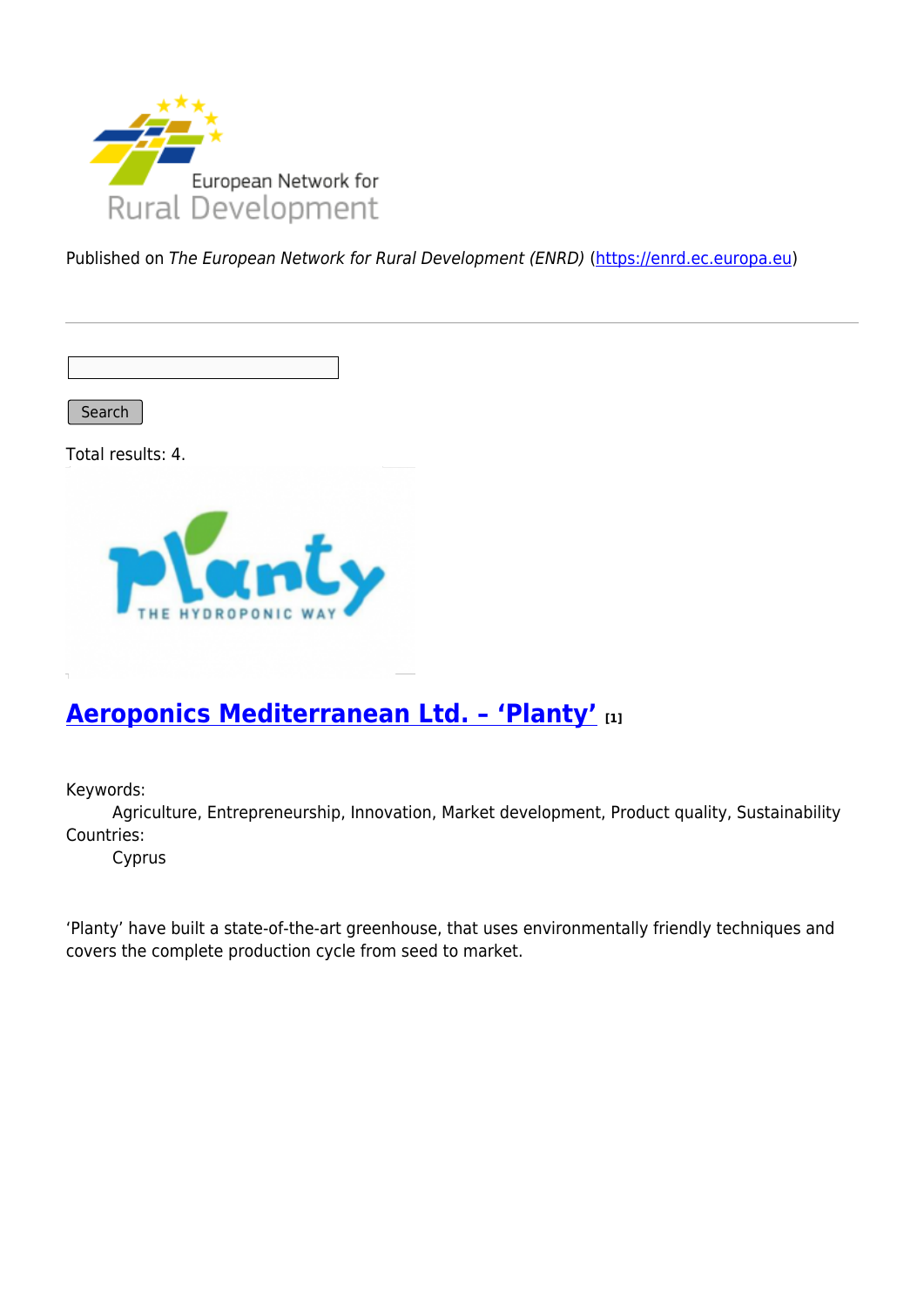

# **[Zacharias Symeou Sheep Farm](https://enrd.ec.europa.eu/projects-practice/zacharias-symeou-sheep-farm_en) [2]**

Keywords:

Animal husbandry, Farm restructuring/modernisation, Job creation, Organic farming, Product quality, Renewable energy

Countries:

Cyprus

A family farm used investment support to set up a state-of-the-art sheep farm for the production of high-quality sheep milk.



# **[Young farmer start-up in French Guyana](https://enrd.ec.europa.eu/projects-practice/young-farmer-start-french-guyana_en) [3]**

Keywords: Agriculture, Job creation, Women, Young farmers Countries: France

A young female farmer used RDP support to develop a farm business that would provide her with sufficient income in order to become a full time farmer.